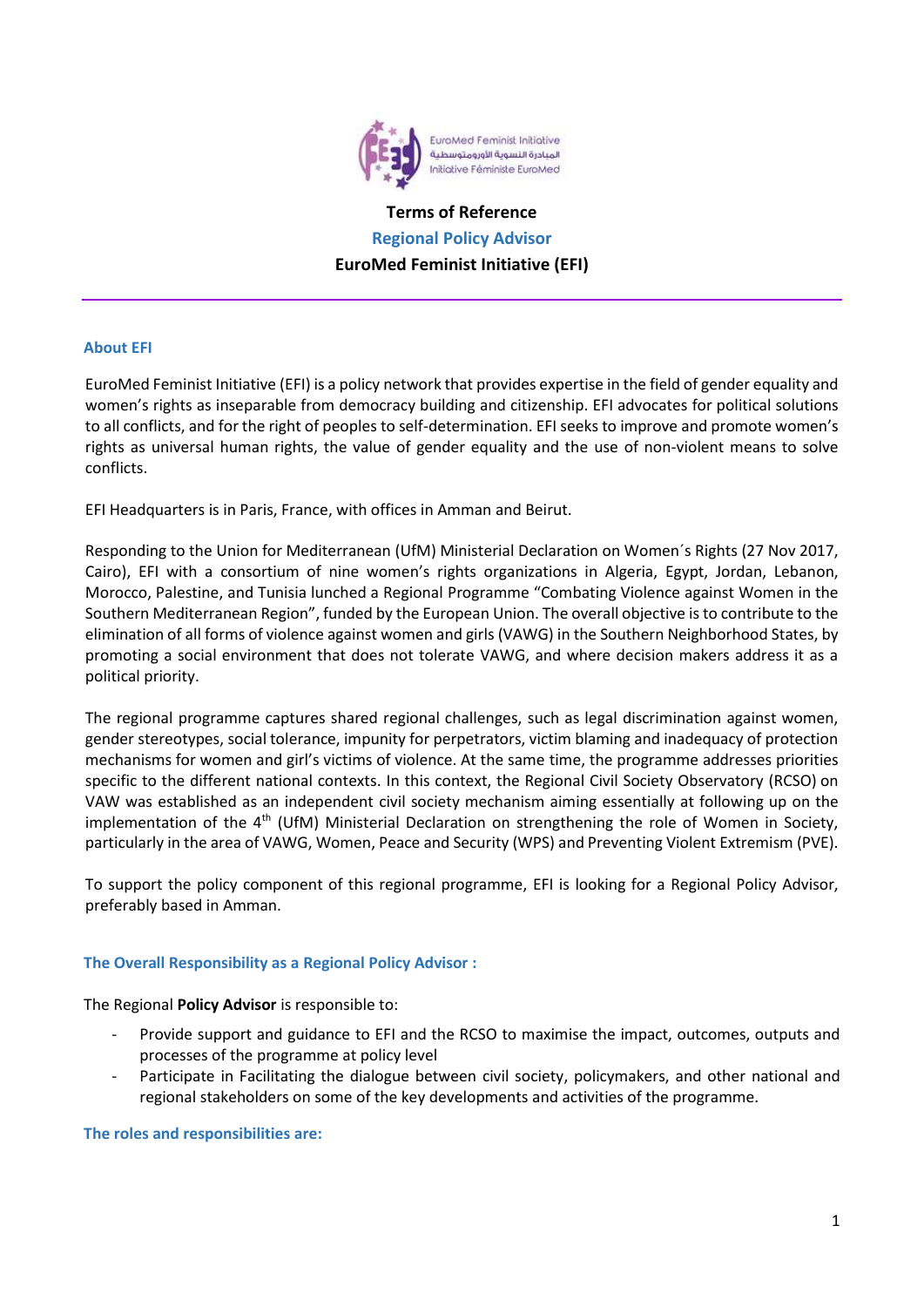- Provide insights and make recommendations on the strategy at policy level, in particular when it comes to following up on the 4<sup>th</sup> UfM Ministerial Declaration and for the preparation for the upcoming UFM Ministerial Declaration
- Provide strategic support on processes, publications, events and any other outputs from the regional programme "Combating Violence against Women in the Southern Mediterranean Region".
- Identify opportunities and support the launching of some of the key deliverables of the programme, in particular:
- Regional policy assessment report
- ABC for Gender-Sensitive Education
- Regional Index on VAWG (2021 edition) and the Regional Index on WPSA
- Facilitate the dialogue with decision-makers, experts, CSOs and other stakeholders in preparation of the civil society input and conference before the next UfM Ministerial Meeting.

## **Team Collaboration:**

This assignment will be conducted in close collaboration with the Executive Director and in coordination with Head of Programmes and the RCSO Head Researcher.

## **Job requirement:**

- Master's degree with preference in political sciences, social sciences, gender studies.
- Excellent written and oral communication in English and Arabic. French language is a plus
- A minimum of ten years of relevant work experience is required. This may include previous work experience in research, policymaking and advocacy at civil society organizations, NGOs, governmental or intergovernmental institutions.

## **Skills-set:**

- **•** Demonstrable experience developing and implementing policy strategies in relation to women's rights and gender equality.
- **E** Ability to draft and edit written material accurately, concisely and appropriately for a particular audience in particular policymakers and other national and international stakeholders.
- Strong personal commitment to the mission, vision and values of the EuroMed Feminist Initiative with regards gender equality and women's rights.
- Excellent understanding of the political and social context within the region and demonstrated ability to engage with various stakeholders.
- Knowledge of the UFM Ministerial process on Strengthening the Role of Women in Society
- Knowledge of international law, including human rights, humanitarian law, and regional and international human rights mechanisms is an asset.

# **Competencies:**

- Willingness to use initiative, work independently and think creatively.
- Ability to multi-task effectively, including having excellent planning, organizational skills, and the ability to work under pressure.
- **EXECT:** Strong public speaking and presentation skills.
- Communicates in a clear, precise and structured way, presents effectively